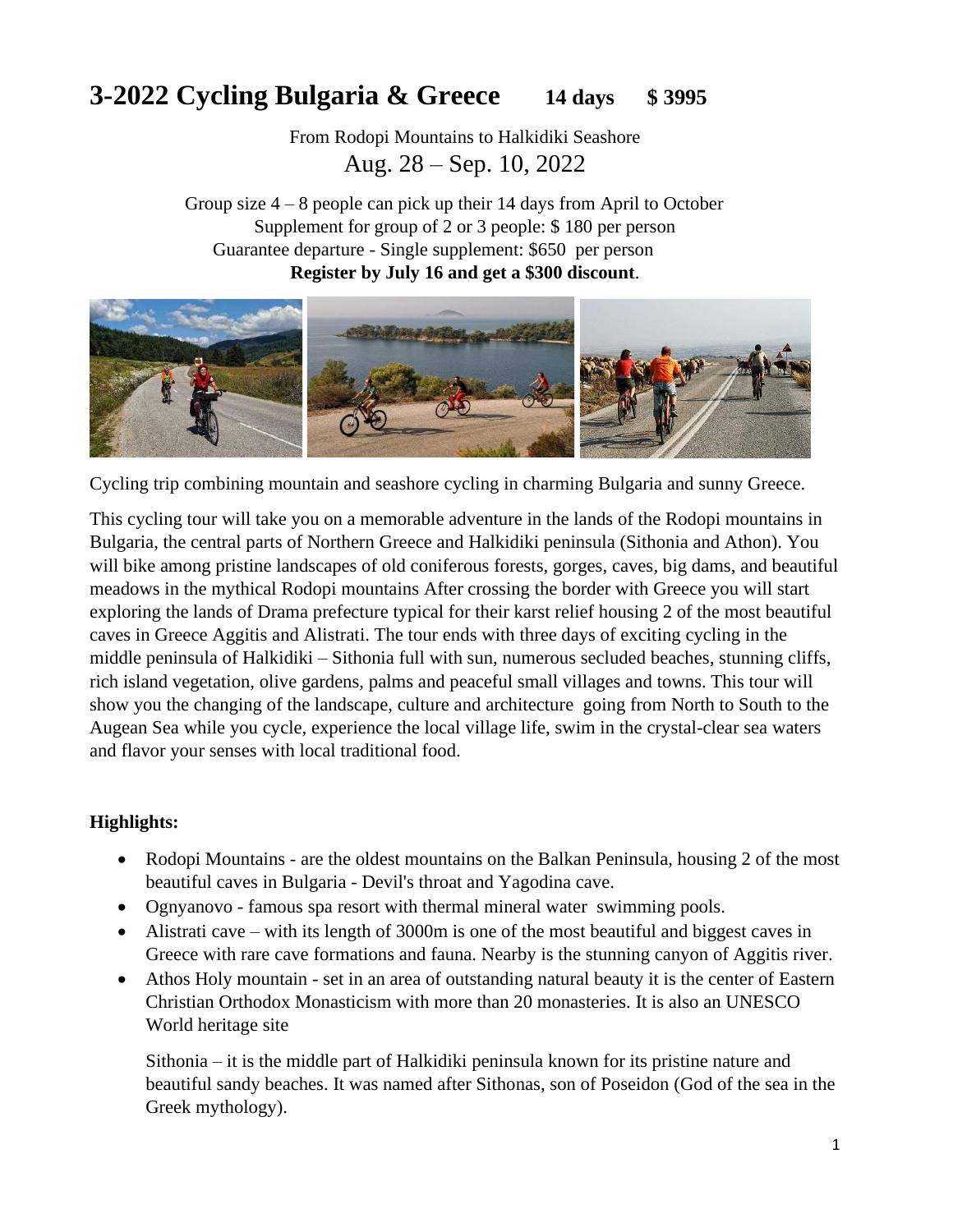-----

## **Dates:** Aug. 28 – Sep. 10, 2022 **Register by July 28 and get a \$300 discount.**

- **Cost:** \$ 3995 (per person, double occupancy) Single supplement: \$650
- **I can't wait to go!** Reserve my place with my \$200 deposit per person by registering through **PayPal:** <https://www.paypal.com/myaccount/transfer/homepage/preview> **Once in, enter**: [georgevishegonov@yahoo.com](mailto:georgevishegonov@yahoo.com)

# **Price Includes:**

- Airport transfers and all ground transportation according to itinerary
- 5 nights' accommodation in  $3^*$ ,  $4^*$  hotels, during the cycling tour in family run hotels double accommodations, Single supplement: \$650 per person
- All meals according to the itinerary breakfast, lunch, and dinner
- Tour highlights entry fees for sights and events according to the itinerary
- English-speaking guide
- Equipment rental needed and route map according to the itinerary
- Bike, helmet, and saddlebag's
- Driver with a supporting vehicle luggage transport
- VAT and all local taxes & Fuel Surcharges.
- 24/7 technical support of the bikes

## **Not Included:**

- airfare international flight tickets
- travel insurance
- single supplement of \$650 per person
- drinks and meals not mentioned in the Itinerary
- tips at hotels and restaurants
- additional taxis rides or public transportation
- personal expenses
- optional excursions and entrance fees

# **Good to know:**

- **Roads:** we use mainly village asphalt roads with little traffic, road conditions are relatively good with some exceptions (bumpy sections, potholes, rough asphalt), In Halkidiki peninsula we use main quality coastal roads with low traffic in the tour's active season. Short off-road sections can be added.
- **Guide/driver:** The guide with the supporting vehicle and the luggage inside checks several times a day if everything is OK with the group, waiting by crossroads, accompanying them for breakfast, lunch and dinner and giving them talks by the most interesting sites en-route

# **Necessary equipment:**

All riders must always wear a helmet riding. We encourage riders to bring their own helmets or rent one of ours. Cycling gloves, breathable clothes, waterproof gear, cycling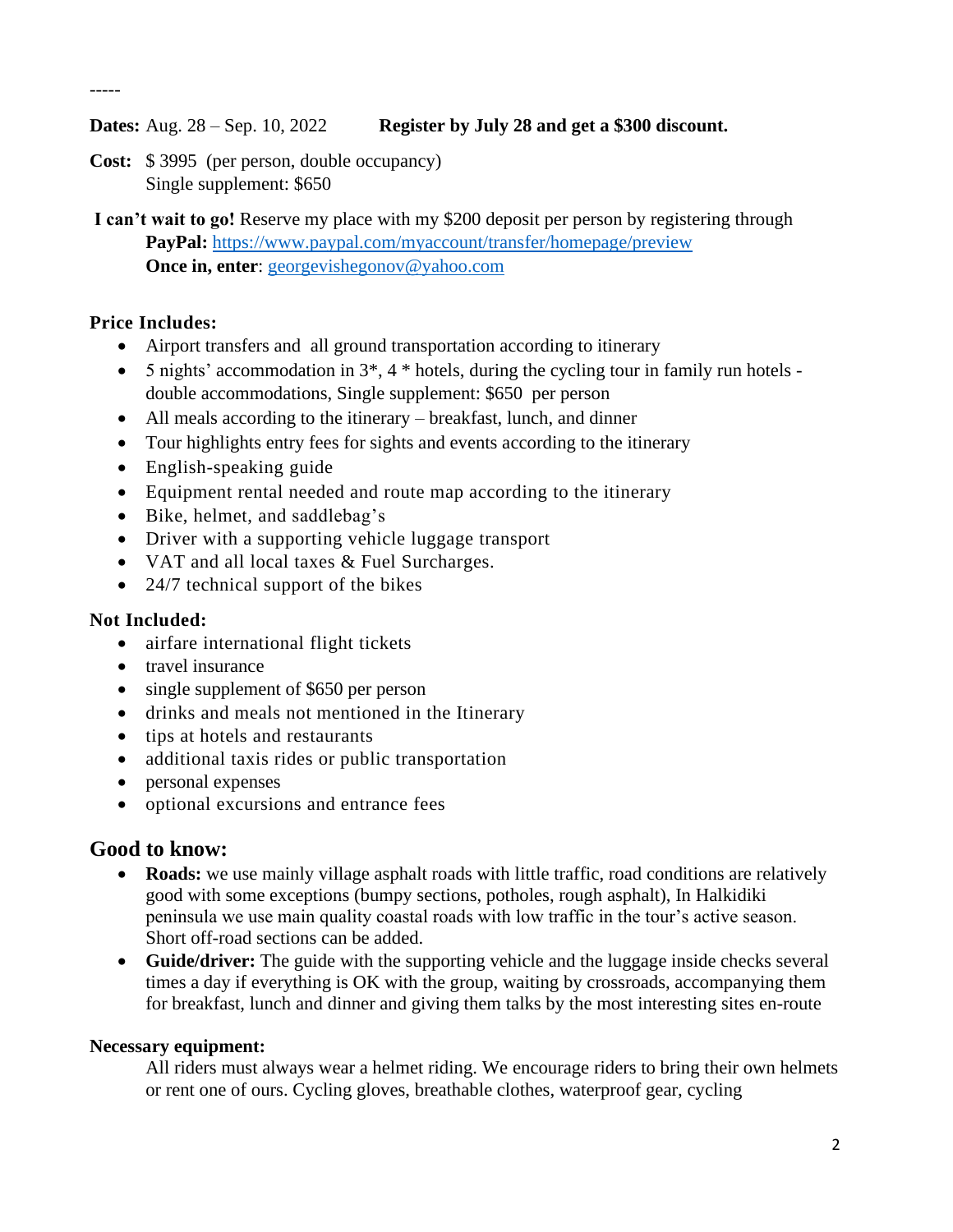shoes/trainers, swimming suit sunscreen lotion; sunglasses with UV protection, (For the full list with recommended items see General" in the trip dossier).

**For a detailed itinerary and questions**, please email [georgevishegonov@yahoo.com](mailto:georgevishegonov@yahoo.com)  or call George Vishegonov at 201 328-7744

# **COVID-19 safety measures**

- COVID 19 vaccination with buster shot required
- Events will be outdoors
- COVID UPDATE: If your trip is canceled prior to departure in the event of a COVID-19 related reason, a full refund will be made.
- Check Bulgaria's COVID-19 policies online.

**Remember to join** the "Balkan Splendors: Tours, Trips, Culture, Adventure" group to stay up to date on upcoming tours and trips.

<https://www.meetup.com/balkan-splendors-tours-trips-culture-adventure/>

# **Itinerary:**

**Day 0.Overnight flight** from New York JFK airport or Newark Liberty airport, New Jersey to European airline hub and catching connecting flight to Sofia International Airport.

**Day 1. Sofia** Arrive Sofia and transfer to your hotel for overnight in Sofia. -/-/D.

## **Day 2. Sofia**

Our day at the capital: visiting Boyana church and trip to the Vitosha mountain. Tonight, we will have our Orientation meeting with the cycling tour leaders. Getting ready for tomorrow's cycling tour. Overnight in Sofia. B/L/D.

## **Day 3. Trigrad - Devil's throat cave - Yagodina cave - Dospat dam**

Early transfer to Trigrad (3.5 hours' drive). Today we bike through the stunning cliffs of Trigrad and Buinovo gorge and visit the Devil's Throat cave, housing one of the highest underground waterfalls in Europe and the beautiful Yagodina cave. After lunch we continue cycling through some small villages, potato fields, coniferous forests, and picturesque meadows with great panoramic views. We end up in Dospat town situated near the biggest Dospat dam in Rodopi mountains. Cycling distance: 47km. Uphill/downhill: 1220/1230m. Overnight in Dospat. B/L/D

## **Day 4. Dospat - Kovachevitsa - Ognyanovo spa**

Today we continue cycling westwards to the hot spring resort Ognyanovo with optional stop in the architectural reserve of Dolen village. The road goes mainly downhill on nice meadows and coniferous forests, and we finish cycling in the hot mineral swimming pools of Ognyanovo. Optional visit to architectural reserve Kovatchevitsa. Cycling distance: 51km. . Overnight in Ognyanovo. B/L/D

## **Day 5. Ognyanovo - Aggitis cave**

We pass the border with Greece in the bus (1h transfer) and start cycling from Granitis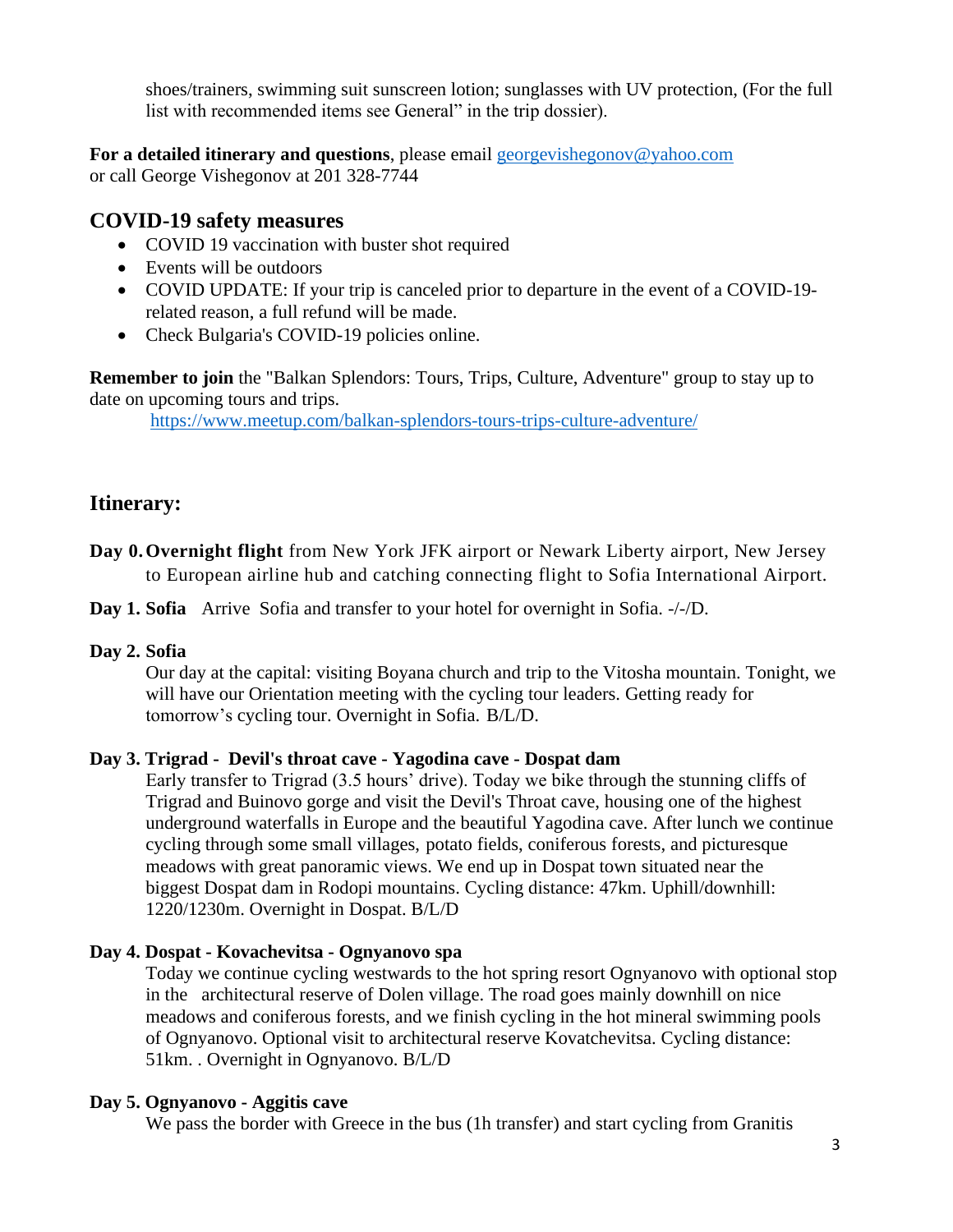village at 800m. From there we go downhill and visit the interesting Aggiti's river cave (11 km long). After that we continue cycling on isolated mountain roads in secluded country regions surrounded by vast pastures with sheep herds, vineyards, cotton fields, meadows, and high mountains. The cycling day ends in Alistrati village famous for the nearby cave and canyon. Cycling distance: 57km. Uphill/downhill: 870/1400m. Overnight in Alistrati. B/L/D

#### **Day 6. Alistarti cave - Aggitis canyon – Athos**

Relax day. After breakfast we visit the beautiful Alistrati cave (1 hour tour) and the Aggiti's river canyon nearby. Then we get on the bus for a transfer (2.30 hours) to the Athon peninsula (the most eastern finger of Halkidiki peninsula). We stay at Ouranoupoli village near the border of Athos holy land and enjoy the rest of the day for relaxation – walking, swimming in the sea or lying on the beach. We also recommend a boat trip to the nearby island Amoliani. Cycling distance: 65km. Uphill/downhill: 920/960m. Overnight in Ouranoupoli. B/L/D

#### **Day 7. Ouranoupoli – Vourvourou**

Cycling on mountain and coastal roads via small towns and villages from Ouranoupoli to the nice coast village Vourvourou with great beaches and views towards the Diasporos island. The route goes all the way from Athos peninsula to the middle finger of Halkidiki peninsula - Sithonia. Cycling distance: 65km. Uphill/downhill: 920/960m. Overnight in Vourvourou. B/L/D

#### **Day 8. Vourvourou - Kalamitsi beach - Porto Kofu**

Cycling from Vourvourou to Porto Kofu on the main coastal road with nice views towards the sea and the interior mountains. You pass by several small villages and have a rest for a swim on the beautiful beach of Kalamitsi. After some 10km cycling over the mountain you reach the beautiful bay of Porto Kofu village, where you stay overnight. Optional bike trip on dirt roads among olive gardens and farmlands to the top of a rock with splendid view over rocky coves. Cycling distance: 55km. Uphill/downhill: 1090/1080m. Overnight in Porto Kofu. B/L/D

#### **Day 9. Porto Kofu - Nikiti**

Today is one of the prettiest cycling routes of the whole program. You follow mainly isolated roads very near the sea passing by secluded beaches and small sea villages set in rich green vegetation. Enjoy the splendid views of the small islands nearby, the rocky coast and the dense green coniferous forests while you cycle, swim, and sunbathe on one of the many lonely beaches en-route. Option for visit the secluded mountain village of Parthenonas. The cycling ends in the region of Nikiti where we stay overnight. Cycling distance: 51km. Uphill/downhill: 490/500m. Overnight in Nikiti. B/L/D

#### **Day 10. Thessaloniki – Sofia**

Transfer back to Sofia checking at our hotel. FREE TIME explore the city on your own. Dinner and overnight in Sofia. B/L/D

#### **Day 11. Sofia**

Breakfast Walking tour visiting National Museum, indoor market Halite, Musk and Synagogue, lunch at the Vitosha boulevard. Free time or optional shopping at the fashionable mall of Sofia. Dinner and overnight in Sofia at the hotel B/L/D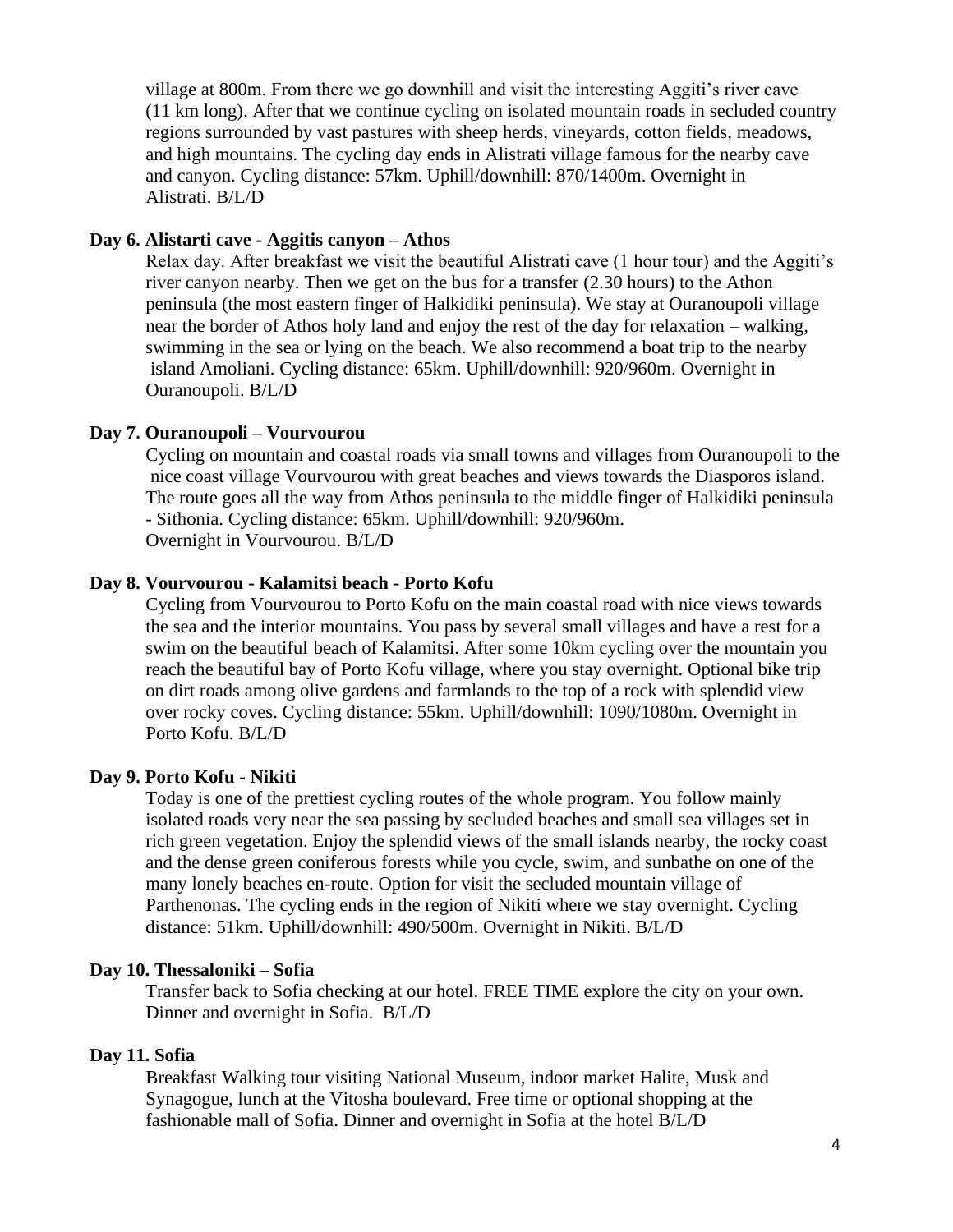#### **Day 12. Sofia – Plovdiv**

After breakfast we will take a day trip to Plovdiv - the second big city of Bulgaria. Walking tour and lunch at the Old Town of Plovdiv. FREE TIME and dinner at the Old Town. After dinner departure to Sofia and return to the hotel. Overnight in Sofia. B/L/D

## **Day 13. Sofia – Pravets Golf Resort**

Today after breakfast we will make a short transfer to Pravets Golf Resort for a day of outdoor relaxation laying down by the pool or taking a swing at the golf course. Lunch at the resort. After sundown return to Sofia for dinner and FREE TIME and chance to explore the night life at the capital Sofia. Overnight in Sofia. B/L/D

**Day 14. Sofia** Transfer to Sofia airport and departure to your destination. B/-/-

**\*NOTE:** Necessary equipment and details will be provided upon request.



**REGISTRATION FORM:** Enclosed is my registration deposit of \$200 per person.

Single supplement: \$450. Additional charges: \$145 hotel taxes and service. Gratuities and drinks during meals not included. Program subject to change without notice. Cancellations 90 days prior to departure: Total refund: Less than 60 days: No refund. Travel insurance always recommended Total balance due July 13, 2022.

| Name    |       |                        |
|---------|-------|------------------------|
| Address |       | $\Delta$ No. of people |
| Phone   | email |                        |

Pay by PayPal: <https://www.paypal.com/myaccount/transfer/homepage/preview> **Once in, enter:** georgevishegonov@yahoo.com

**OR** 

**Make checks payable to:** George Vishegonov 381 Fort Lee Road, Teaneck, NJ 07666 U.S.A. Phone (201) 328-7744. Web site at<https://www.jimgold.com/balkan-sporting-tours/>or <https://www.meetup.com/balkan-splendors-tours-trips-culture-adventure/events/283790163/>

## **Jim Gold International, Inc./ Balkan Sporting Tours:**

**TERMS AND CONDITIONS Air Transportation**: International air not included except as noted. Rates: Tour rates are subject to change in the event of currency fluctuations or increase in costs. Inclusive tour rates are per person in double occupancy. In case of computer or human billing errors, we reserve the right to re-invoice clients with corrected billing. **Reservations**: Deposits and Payments: Deposit of \$200 per person is required at time of reservation. Balance is due 30 days